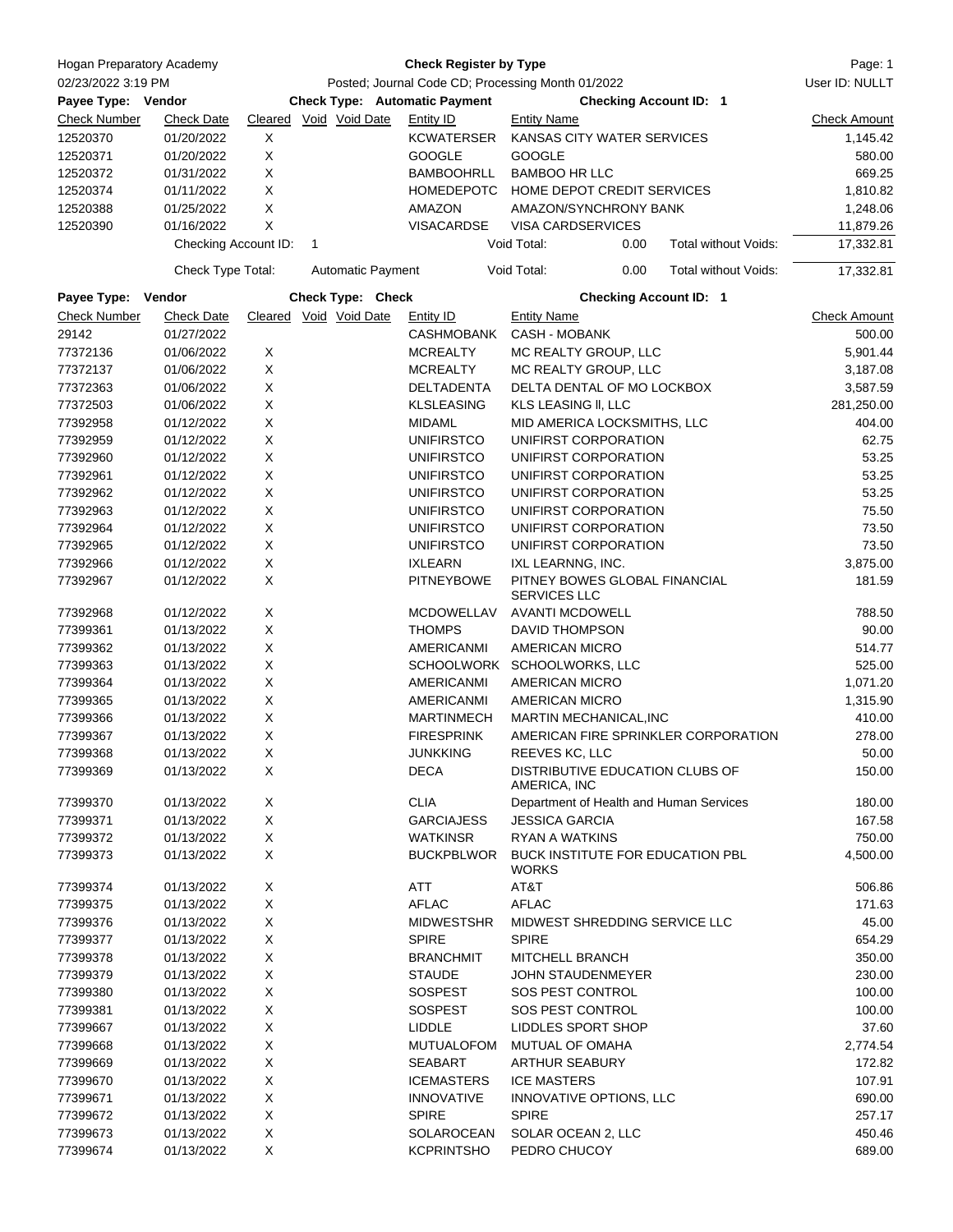| Hogan Preparatory Academy |                   |             | Page: 2                                                                            |                     |                                                    |                     |
|---------------------------|-------------------|-------------|------------------------------------------------------------------------------------|---------------------|----------------------------------------------------|---------------------|
| 02/23/2022 3:19 PM        |                   |             | User ID: NULLT                                                                     |                     |                                                    |                     |
| Payee Type: Vendor        |                   |             | Posted; Journal Code CD; Processing Month 01/2022<br><b>Checking Account ID: 1</b> |                     |                                                    |                     |
| <b>Check Number</b>       | <b>Check Date</b> |             | Check Type: Check<br>Cleared Void Void Date                                        | <b>Entity ID</b>    | <b>Entity Name</b>                                 | <b>Check Amount</b> |
| 77399845                  | 01/13/2022        | Χ           |                                                                                    | <b>WOODSL</b>       | LATOSHA WOODS MCKAY                                | 350.00              |
| 77399846                  | 01/13/2022        | $\mathsf X$ |                                                                                    | <b>EMPERORDE</b>    | <b>MANKIND EMPIRE LLC</b>                          | 480.00              |
| 77399847                  | 01/13/2022        | Χ           |                                                                                    | PAYPOOL             | PAYPOOL LLC                                        | 535.50              |
| 77399848                  | 01/13/2022        | X           |                                                                                    | <b>TICOPROD</b>     | TICO PRODUCTIONS LLC                               | 3,554.00            |
|                           |                   |             |                                                                                    |                     |                                                    |                     |
| 77399849                  | 01/13/2022        | Χ           |                                                                                    | <b>JAMESWTIPP</b>   | JAMES W. TIPPIN & ASSOCIATES                       | 4,400.00            |
| 77399850                  | 01/13/2022        | X           |                                                                                    | <b>FIRSTSTUDE</b>   | FIRST STUDENT INC.                                 | 5,939.78            |
| 77399851                  | 01/13/2022        | X           |                                                                                    | KELLYSERV           | <b>KELLY SERVICES, INC</b>                         | 606.23              |
| 77469554                  | 01/18/2022        | X           |                                                                                    | <b>EDOPS</b>        | ED OPS                                             | 14,000.00           |
| 77469555                  | 01/18/2022        | Χ           |                                                                                    | <b>FIRSTSTUDE</b>   | FIRST STUDENT INC.                                 | 54,405.40           |
| 77534384                  | 01/20/2022        | X           |                                                                                    | <b>DECKEREQUI</b>   | DECKER EQUIPMENT/SCHOOL FIX                        | 164.83              |
| 77534385                  | 01/20/2022        | X           |                                                                                    | MAULLEDWAR          | KEVAUN MAULL-EDWARDS                               | 893.75              |
| 77534386                  | 01/20/2022        | Χ           |                                                                                    | <b>SUMNERONE</b>    | SUMNERONE, INC.                                    | 1,651.89            |
| 77534387                  | 01/20/2022        | X           |                                                                                    | ADTSECURIT          | The ADT Security Corporation                       | 528.01              |
| 77534388                  | 01/20/2022        | Χ           |                                                                                    | KCWATERSER          | KANSAS CITY WATER SERVICES                         | 100.17              |
| 77534389                  | 01/20/2022        | X           |                                                                                    | <b>KCPL</b>         | KANSAS CITY POWER & LIGHT                          | 64.94               |
| 77534390                  | 01/20/2022        | $\mathsf X$ |                                                                                    | <b>KCPL</b>         | KANSAS CITY POWER & LIGHT                          | 1,718.55            |
| 77534391                  | 01/20/2022        | X           |                                                                                    | <b>ALLSTAR</b>      | ALL STAR AWARDS & AD SPECIALTIES                   | 268.20              |
| 77534392                  | 01/20/2022        | X           |                                                                                    | <b>JOHNSONMIL</b>   | MILES JOHNSON                                      | 893.75              |
| 77534595                  | 01/20/2022        | X           |                                                                                    | <b>GRAING</b>       | <b>GRAINGER</b>                                    | 85.69               |
| 77534596                  | 01/20/2022        | Χ           |                                                                                    | LAKESHORE           | LAKESHORE                                          | 131.04              |
| 77534707                  | 01/20/2022        | X           |                                                                                    | NUESYNERGY          | NUESYNERGY, INC                                    | 125.00              |
| 77534926                  | 01/20/2022        | Χ           |                                                                                    | <b>TIMSTERS</b>     | <b>KIM BOYKIN</b>                                  | 583.00              |
| 77534927                  | 01/20/2022        | Χ           |                                                                                    | CLARK1              | <b>DEBBIE CLARK</b>                                | 2,665.00            |
| 77543262                  | 01/21/2022        | X           |                                                                                    | K <sub>12</sub> ITC | K12ITC, INC.                                       |                     |
|                           |                   |             |                                                                                    |                     |                                                    | 14,591.38           |
| 77575025                  | 01/27/2022        | X           |                                                                                    | <b>KCWATERSER</b>   | KANSAS CITY WATER SERVICES                         | 732.72              |
| 77575026                  | 01/27/2022        | Χ           |                                                                                    | <b>KCPL</b>         | KANSAS CITY POWER & LIGHT                          | 3,092.90            |
| 77575027                  | 01/27/2022        | X           |                                                                                    | KCWATERSER          | KANSAS CITY WATER SERVICES                         | 46.13               |
| 77575028                  | 01/27/2022        | X           |                                                                                    | <b>KCPL</b>         | KANSAS CITY POWER & LIGHT                          | 3,645.76            |
| 77575029                  | 01/27/2022        | Χ           |                                                                                    | <b>ROZANNEPRA</b>   | ROZANNE PRATHER CONSULTING                         | 542.50              |
| 77575030                  | 01/27/2022        | Χ           |                                                                                    | <b>MCREALTY</b>     | MC REALTY GROUP, LLC                               | 5,900.64            |
| 77575031                  | 01/27/2022        | Χ           |                                                                                    | <b>HIGENES</b>      | <b>Hi-Gene's Janitorial Services</b>               | 24,359.47           |
| 77575032                  | 01/27/2022        | X           |                                                                                    | <b>MCREALTY</b>     | MC REALTY GROUP, LLC                               | 3,187.08            |
| 77575033                  | 01/27/2022        | X           |                                                                                    | NORTHEASTN          | NORTHEAST NEWS                                     | 360.00              |
| 77575034                  | 01/27/2022        | Χ           |                                                                                    | <b>SOSPEST</b>      | SOS PEST CONTROL                                   | 100.00              |
| 77575035                  | 01/27/2022        | X           |                                                                                    | <b>SOSPEST</b>      | SOS PEST CONTROL                                   | 100.00              |
| 77575036                  | 01/27/2022        | х           |                                                                                    | <b>OPERATION</b>    | OPERATION BREAKTHROUGH                             | 21,699.34           |
| 77575037                  | 01/27/2022        | X           |                                                                                    | <b>MINDDRIVE</b>    | MINDDRIVE INCORPORATED                             | 7,500.00            |
| 77575038                  | 01/27/2022        | X           |                                                                                    | <b>ENCORE</b>       | ENCORE INSTITUTE FOR SOCIAL IMPACT                 | 77.25               |
| 77575039                  | 01/27/2022        | X           |                                                                                    | <b>WATKINSR</b>     | <b>RYAN A WATKINS</b>                              | 1,500.00            |
| 77575040                  | 01/27/2022        | X           |                                                                                    | <b>GRANDMAS</b>     | <b>GRANDMA'S OFFICE CATERING, LLC</b>              | 1,763.50            |
| 77575041                  | 01/27/2022        | X           |                                                                                    | <b>SYMMETRY</b>     | SYMMETRY ENERGY SOLUTIONS, LLC (EIN<br>72-1309319) | 2,364.98            |
| 77575042                  | 01/27/2022        | Χ           |                                                                                    | <b>SYMMETRY</b>     | SYMMETRY ENERGY SOLUTIONS, LLC (EIN<br>72-1309319) | 2,769.01            |
| 77575043                  | 01/27/2022        | X           |                                                                                    | STRICKLAN1          | <b>JAYSON STRICKLAND</b>                           | 96.14               |
| 77575224                  | 01/27/2022        | Χ           |                                                                                    | <b>GRAING</b>       | <b>GRAINGER</b>                                    | 583.13              |
| 77575225                  | 01/27/2022        | X           |                                                                                    | <b>DESIGNMECH</b>   | DESIGN MECHANICAL INC.                             | 3,077.00            |
| 77575226                  | 01/27/2022        | X           |                                                                                    | <b>DEFFEN</b>       | <b>WASTE MANAGEMENT</b>                            | 648.76              |
| 77575227                  | 01/27/2022        | X           |                                                                                    | <b>DEFFEN</b>       | <b>WASTE MANAGEMENT</b>                            | 637.92              |
| 77575228                  | 01/27/2022        | X           |                                                                                    | <b>DEFFEN</b>       | <b>WASTE MANAGEMENT</b>                            | 731.58              |
| 77575229                  | 01/27/2022        | X           |                                                                                    | <b>VERIZON</b>      | <b>VERIZON WIRELESS</b>                            | 96.06               |
| 77575230                  | 01/27/2022        | X           |                                                                                    | <b>VERIZON</b>      | <b>VERIZON WIRELESS</b>                            | 117.31              |
| 77575231                  | 01/27/2022        | X           |                                                                                    | <b>DESIGNMECH</b>   | DESIGN MECHANICAL INC.                             | 328.00              |
| 77575232                  | 01/27/2022        | Χ           |                                                                                    | HOOT                | HOOT READING INC.                                  | 23,080.00           |
|                           |                   |             |                                                                                    |                     |                                                    |                     |
| 77575332                  | 01/27/2022        | Χ           |                                                                                    | DANIELJONE          | DANIEL JONES & ASSOCIATES                          | 10,000.00           |
| 77575333                  | 01/27/2022        | X           |                                                                                    | <b>DELTAVISIO</b>   | <b>DELTA VISION</b>                                | 31.46               |
| 77575334                  | 01/27/2022        | X           |                                                                                    | LIDDLE              | LIDDLES SPORT SHOP                                 | 1,338.00            |
| 77575335                  | 01/27/2022        | X           |                                                                                    | THERAFITLL          | THERA FIT, LLC                                     | 666.25              |
| 77575336                  | 01/27/2022        | X           |                                                                                    | <b>GUARDIAN</b>     | <b>GUARDIAN</b>                                    | 925.20              |